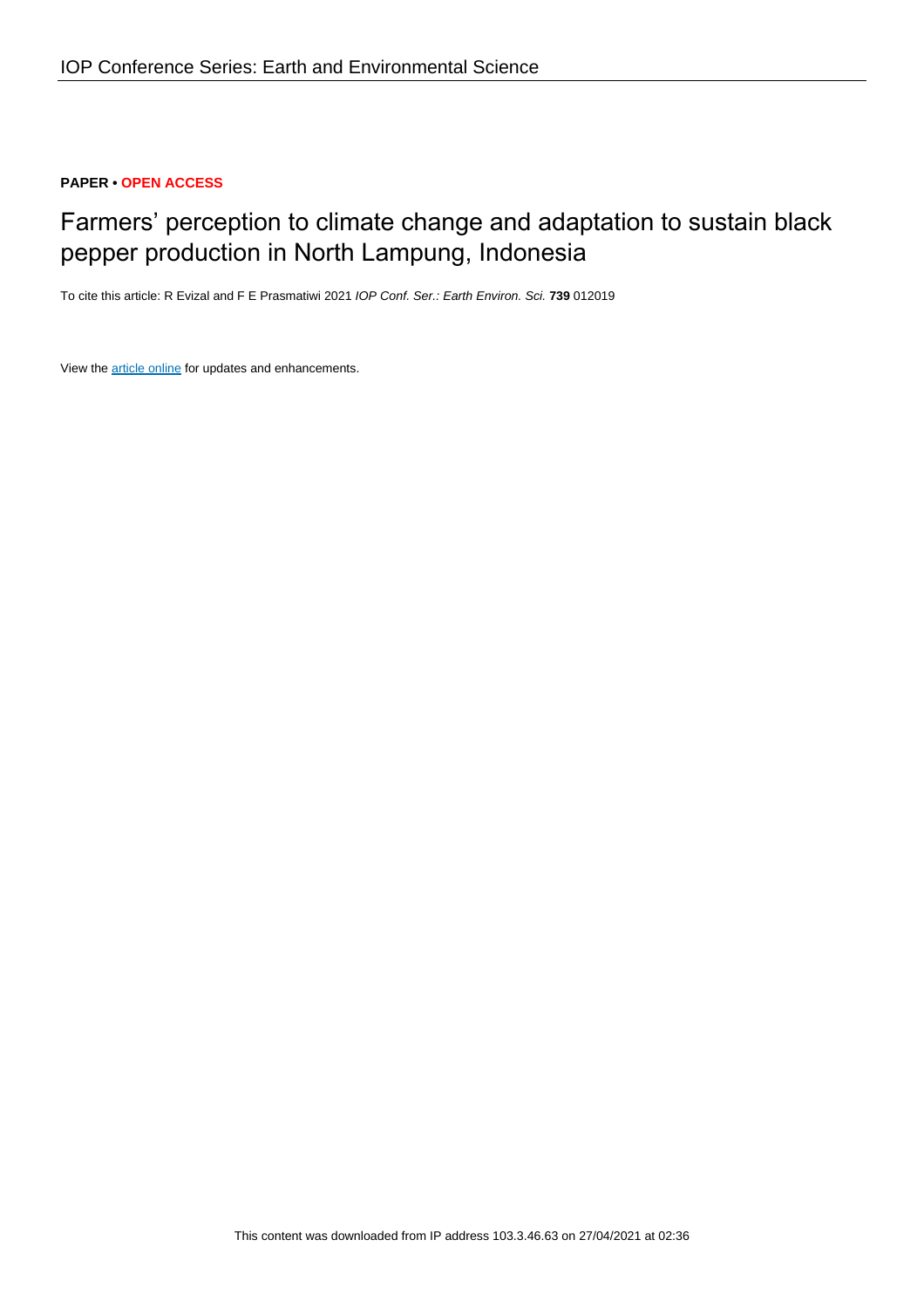IOP Publishing

# **Farmers' perception to climate change and adaptation to sustain black pepper production in North Lampung, Indonesia**

# **R Evizal<sup>1</sup> and F E Prasmatiwi<sup>1</sup>**

<sup>1</sup>Faculty of Agriculture, University of Lampung, Bandar Lampung, Indonesia

E-mail: rusdi.evizal@fp.unila.ac.id

**Abstract.** Lampung Province is the largest black pepper production area in Indonesia mainly in North Lampung District. However, in the last decade the area and production is declining. This research aims to study farmers' perceptions of climate change and challenge to sustain black pepper production in North Lampung. The study was carried out in North Lampung District using survey method at two sub-districts of major producing area of black pepper that purposively sampled namely Abung Barat and Abung Tengah sub-district in March-June 2019. A total of 93 respondent farmers from 4 villages were randomly sampled. The conclusions are: (1) Sustainability of black pepper production in North Lampung faces challenges regarding declining of planting areal, low productivity, climate change, and low interest of the younger generation in black pepper farming; (2) Farmers in the two sub-districts mostly agree that the current climate is different from the climate 10 years ago and they have perception that as impact of climate change pepper yield is decreased by 25-49%; (3) To sustain black pepper production and to adapt climate change, farmers are practicing mixed culture system of peppercoffee-and other cash crops, using live support of legume tree, and continuing rehabilitation or replanting of black pepper plantation

#### **1. Introduction**

Lampung Province is the largest black pepper production area in Indonesia which produces 14,510 tons of black pepper and contributes 16.65% of Indonesia's pepper production. Meanwhile North Lampung Regency is the centre of pepper cultivation in Lampung with an area in 2018 of 11,714 ha, production of 3,525 tons, productivity of 402 kg/ha and the number of farmers is 16,743 farmers [1].

The area of pepper plantations in Lampung has decreased from 61,982 ha in 2013 to 45,883 ha in 2018, partly due to an increase in the incidence of extreme weather, both long drought and high rain intensity due to climate change. Extreme weather can cause plants to die from drought or die from disease [2]. If pepper replanting is unsuccessful, on the support trees, farmers plant Java long pepper [3]. The area of black pepper plantations in Lampung Province has recently tended to decrease, perhaps due to inappropriate environmental conditions. Rainfall intensity is the most important factor affecting pepper productivity [4].

Another problem in pepper farming in Lampung is the low yield. Farmers manage pepper gardens less intensively especially when prices are low, among others, related to fertilization, land conservation, and pest management that caused low plant population [5]. Black pepper plants require an adequate supply of nutrients, especially during the development of fruits. To maintain optimal growth and yield, adequate amounts of macro and micro nutrients are needed [6]. Nutrients availability at the time of floral primordial initiation caused alternate bearing of pepper. There are

Content from this work may be used under the terms of the Creative Commons Attribution 3.0 licence. Any further distribution of this work must maintain attribution to the author(s) and the title of the work, journal citation and DOI. Published under licence by IOP Publishing Ltd 1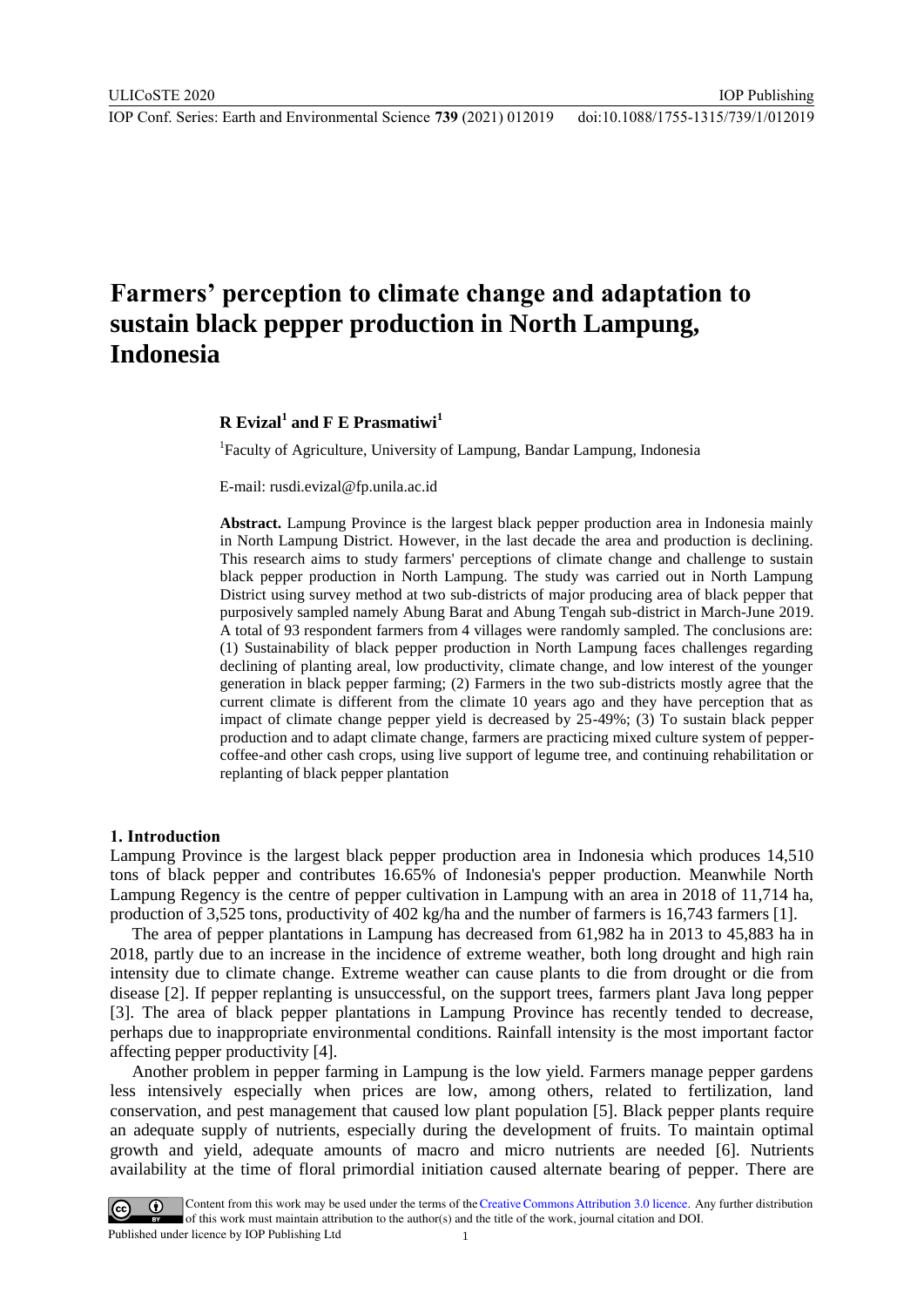| ULICoSTE 2020                                                       | <b>IOP</b> Publishing              |
|---------------------------------------------------------------------|------------------------------------|
| IOP Conf. Series: Earth and Environmental Science 739 (2021) 012019 | doi:10.1088/1755-1315/739/1/012019 |

indications that efficient utilization of metabolites and nutrients to bear fruit in current year may result in weak growth and low yield in the subsequent year [7].

High pepper production is obtained in new planting of pepper plantations from forests where the content of organic matter is high. After 2-3 years of harvest or 6-7 years old pepper, production will fall due to decreased land fertility and increased tree mortality due to pests and diseases [8]. Nowadays forest land is not available for farmers in Lampung to clear for new planting. Lampung farmers practice ethno-agronomy of permanent pepper plantations of using live trees support, mixed cropping and less intensive management. This less intensive system is also shown by routine annual replanting, non-uniform plant age, and productive plants of only 60-70%. After 20-30 years, farmers continue to do intercropping and practicing agroforestry system based on coffee plant. Following another practicing, farmers clear the land to plant annual food crops and start a new cropping system cycle [9], [10].

Based on time series analysis of rainfall, it indicated that regional climate system is influencing the local rainfall in Lampung as the global warming impact [11]. Then it would affect rainfall distribution and agriculture production in Lampung [12]. Climatic variable such as rainfall intensity and air temperature have relationship on production and productivity of black pepper [13]. Prolong dry season has negative effect on black pepper plants that reduce the yield [14]. This research aims to study farmers' perceptions of climate change and challenge to sustain production of black pepper in North Lampung.

## **2. Material and Method**

The study was carried out in March-June 2019 at North Lampung District using survey method. Two sub-districts of major producing area of black pepper were purposively sampled namely Abung Barat and Abung Tengah sub-district (see Figure 1). From each sub-district, two villages were purposively sampled. Primary data was collected from a total of 93 respondent farmers were randomly sampled. Secondary data was obtained from Central Bureau of Statistics of Lampung. Data analysis used descriptive methods.



**Figure 1.** Location site of study

# **3. Results and Discussion**

## *3.1. Pepper area declining*

In period 2003-2016, the area of pepper cultivation in Sub-district of Abung Barat and Abung Tengah decreased dramatically by 80% and 74%, respectively (Figure 2). In total District of North Lampung, there was a 51% reduction in area, from 23,871 ha to 11,714 ha. Black pepper production from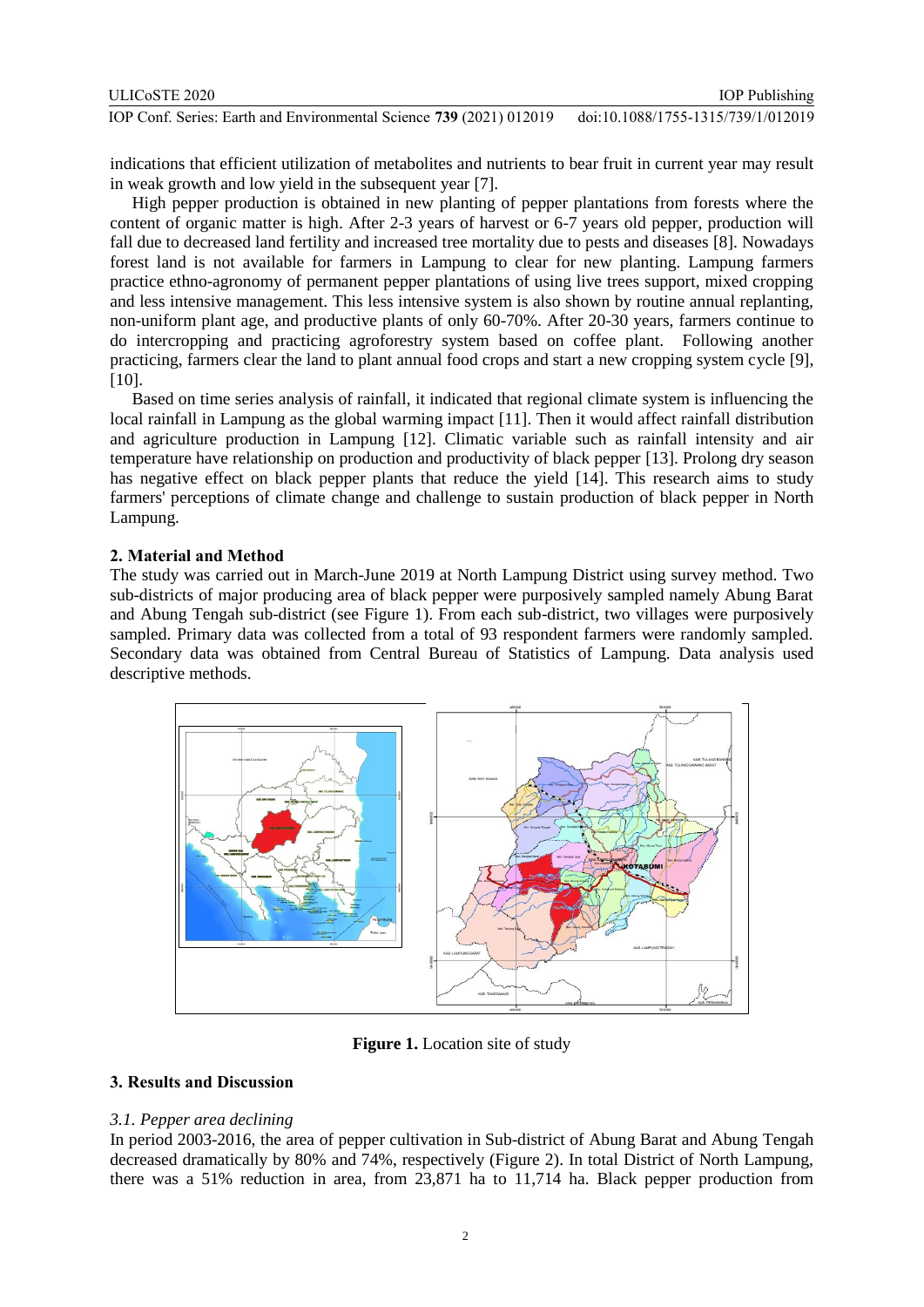District of North Lampung fell 60% from 9,564 tons to 3,772 tons. This figure raises questions regarding the sustainability of pepper farming and production in North Lampung as the major producer of black pepper in Lampung Province.

When we travel from West to East in this region, it is rare to find pepper plantation that grow well. The decline in the area of pepper cultivation in the two sample sub-districts can illustrate that the transformation of pepper plantation into another land use such as cassava field is occurring especially along the road and around settlement. Pepper plantations shift to more remote area and to neighbour district such as Way Kanan and Tanggamus as emerging major production area as reported by Karmawati et al [5].



**Figure 2.** Decline of pepper field area

#### *3.2. Farmers' characteristics*

The sample farmers who manage pepper farming are generally elderly. In Abung Barat 55.5% of the farmers are 50 years old or more. Likewise, in Abung Tengah, as many as 60% of the farmers are 50 years old or more. In the two sub-districts most farmers (46%) are 50-59 years old (Table 1). This situation can affect the yield and sustainability of pepper production in this region.

| Respondent characteristic        | Class     | Farmers (%) |              |
|----------------------------------|-----------|-------------|--------------|
|                                  |           | Abung Barat | Abung Tengah |
| Farmers' age (year)              | $30-39$   | 4.8         | 16.7         |
|                                  | $40-49$   | 39.7        | 23.3         |
|                                  | 50-59     | 46.0        | 46.7         |
|                                  | 60-69     | 9.5         | 10.0         |
|                                  | 70-79     | 0           | 3.3          |
| Land tenure of black pepper (ha) | $<$ 1     | 0           | 3.3          |
|                                  | $1-1.9$   | 69.8        | 63.3         |
|                                  | $2 - 2.9$ | 20.6        | 23.3         |
|                                  | $3 - 3.9$ | 8.0         | 0.0          |
|                                  | $>=$ 4    | 1.6         | 10.0         |
|                                  | Average   | 1.47        | 1.71         |

**Table 1.** Respondent farmer's characteristic

The pepper land ownership of the sample farmers is relatively small, which is less than 2 ha. As many as 69.8% of farmers in Abung Barat have pepper land less than 2 ha and the average is 1.47 ha. In Abung Tengah, 63.3% of farmers own land area of 1-1.9 ha and 3.3% of farmers own land less than 1 ha and the average is 1.71 ha. As much as 93-97% of farmers own land from the inheritance of their parents. The area of pepper land ownership in this area is similar to North Lampung as reported by Asnawi et al [15] and also similar to that in District Way Kanan as reported by Togatorop et al [16].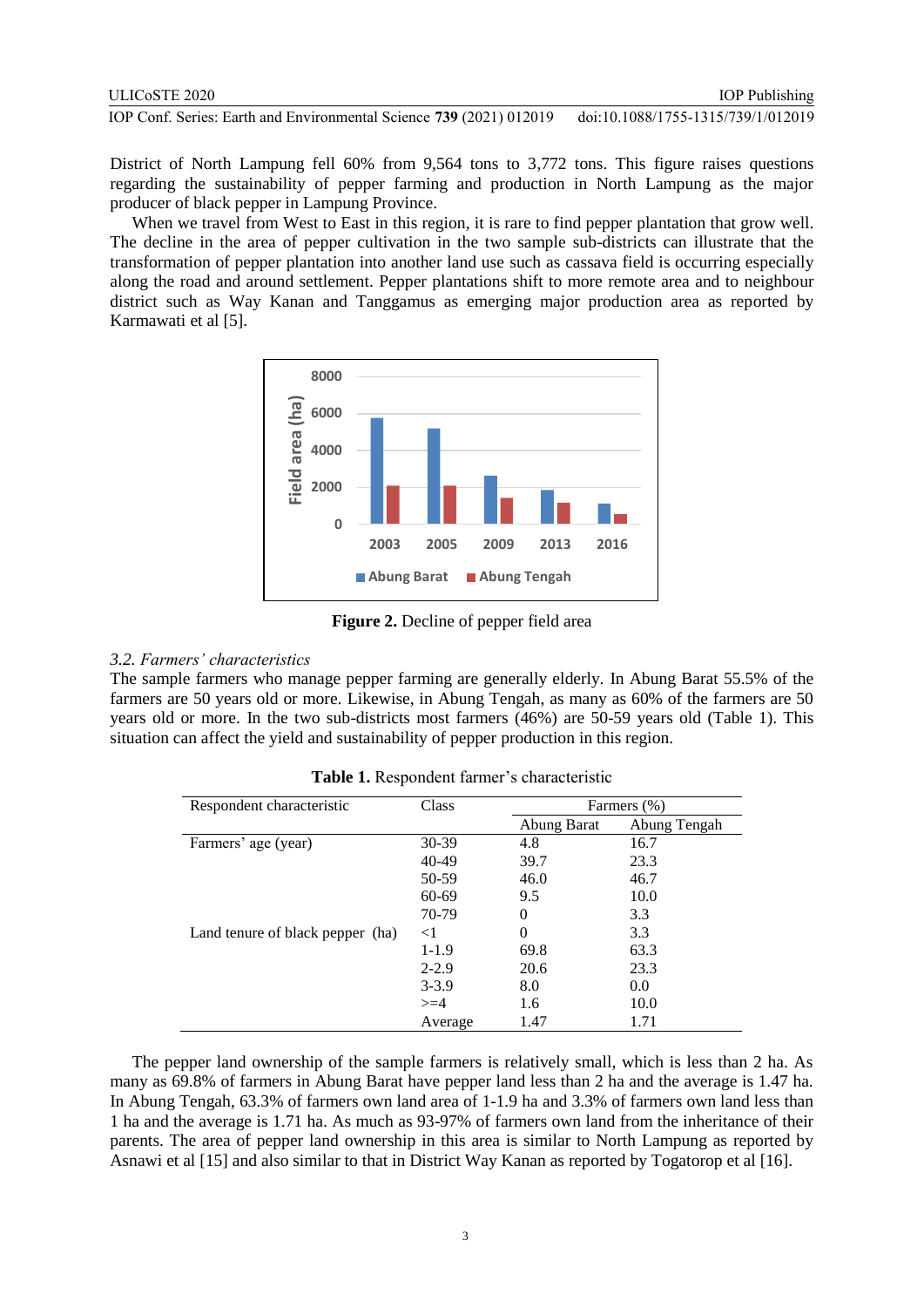#### ULICoSTE 2020

IOP Conf. Series: Earth and Environmental Science **739** (2021) 012019 doi:10.1088/1755-1315/739/1/012019

### *3.3. Yield of black pepper*

Productivity of black pepper plantation in period 2016-2019 in Abung Barat and Abung Tengah is not significantly different (Figure 3). In the two sub-districts, the productivity of pepper plantations is relatively low, ranging from 140-344 kg/ha/year. In Abung Barat, the average productivity of pepper plantations in 2016-2019 was 181, 141, 181, and 259 kg/ha/year, respectively. Meanwhile in Abung Tengah the average productivity was 291, 183, 274, and 344 kg/ha/year. This means that the pepper yield per tree is only 1-2 ounces if the pepper plant population (stand per hectare) is 1600 trees/ha.

This yield is lower than those of black pepper plantation as a whole in North Lampung District in 2018, which is around 402 kg/ha/year. Due to the area of pepper cultivation in North Lampung is the largest in Lampung, namely 8,772 ha, the pepper production from North Lampung District is the highest among other districts, reaching 3,525 tons/year of dry bean [1]. However, the productivity figure is similar to the report of Asnawi et al [15] where the productivity of pepper plantations in North Lampung is 285 kg/ha.



**Figure 3.** Yield of black pepper plantation in 2016-2019

#### *3.4. Climate change impact*

Farmers in the two sub-districts mostly agree that the current climate is different from the climate 10 years ago. There were 82.8% of farmers who agreed and 17.2% of farmers who disagreed. Farmers' perceptions regarding climate change indicators are presented in Table 2. Most farmers agree that in the last 10 years rainfall has increased (78.5% farmers agreed), air temperature has increased (61.3% farmers agreed), drought season has become longer (51.6% farmers agreed), rainy season has become shorter (68.8% farmers agreed) and soil moisture has decreased (98.9% farmers agreed). Most farmers (57% farmers) less agree that in the last 10 years wind speed has increased, meanwhile 20.4% farmers agreed and 22.6% farmers disagreed.

**Table 2.** Farmers' perception on climate change indicators

| Perception                    | Agree $(\%)$ | Less agree $(\% )$ | Not agree $(\% )$ |
|-------------------------------|--------------|--------------------|-------------------|
| Rainfall intensity increasing | 78.5         | 12.9               | 8.6               |
| Air temperature increasing    | 61.3         | 33.3               | 5.4               |
| Wind speed increasing         | 20.4         | 57.0               | 22.6              |
| Extreme weather increasing    | 26.9         | 21.5               | 51.6              |
| Longer drought season         | 51.6         | 31.2               | 17.2              |
| Shorter rainy season          | 68.8         | 29.0               | 2.2               |
| Soil moisture decreasing      | 98.9         |                    |                   |

Climate change might have impact on black pepper farming. Farmers' perceptions regarding climate change impact on black pepper farming are presented in Table 3. Most farmers agree that climate change (extreme weather) is causing peppercorn less weight (88.2% farmers agreed), light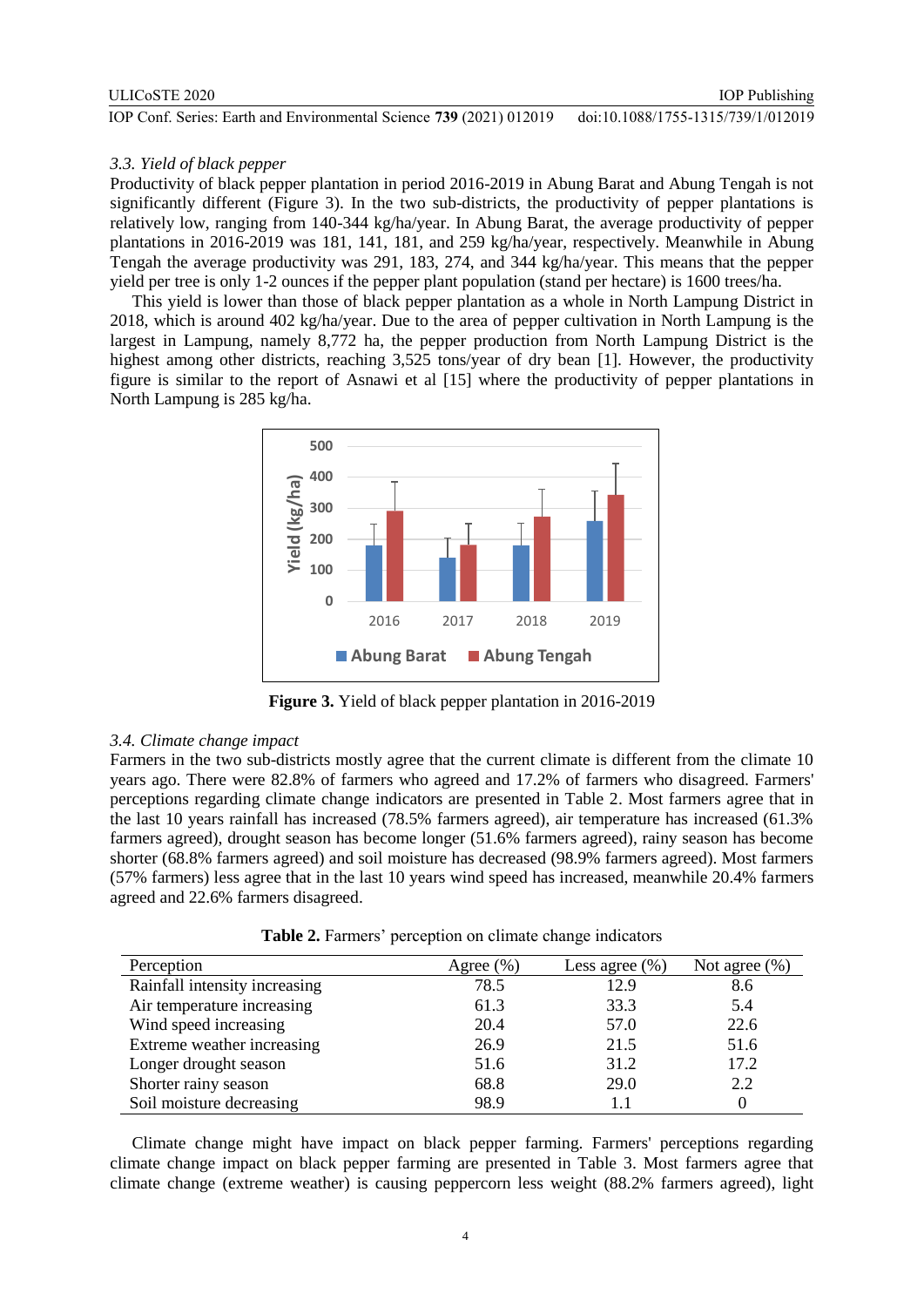peppercorn is increased (65.6% farmers agreed), branch dieback is increased (61.3% farmers agreed), plant death is increased (79.6% farmers agreed), disease incidence is increased (62.4% farmers agreed), pest incidence is increased (61.3% farmers agreed), yield of pepper is decreased (76.3% farmers agreed), pepper yield is highly fluctuating (100% farmers agreed), and risk of pepper farming is increased (87.1% farmers agreed).

| Impact of climate change on black pepper | Agree $(\% )$ | Less agree $(\% )$ | Not agree $(\% )$ |  |
|------------------------------------------|---------------|--------------------|-------------------|--|
| farming                                  |               |                    |                   |  |
| Flowers rotting/drying                   | 30.1          | 69.9               | 0                 |  |
| Young fruits rotting/drying              | 32.3          | 67.7               | $\theta$          |  |
| Less weight of peppercorn                | 88.2          | 9.7                | 2.1               |  |
| Increased light peppercorn               | 65.6          | 34.4               | $\Omega$          |  |
| Increased branch dieback                 | 61.3          | 28.0               | 10.7              |  |
| Increased plant death                    | 79.6          | 20.4               | $\theta$          |  |
| Increased disease incidence              | 62.4          | 29.0               | 8.6               |  |
| Increased pest incidence                 | 61.3          | 30.1               | 8.6               |  |
| Decreased yield of black pepper          | 76.3          | 23.7               | $\Omega$          |  |
| Black pepper yield highly fluctuating    | 100           | 0                  | $\Omega$          |  |
| Crop failure                             | 22.6          | 24.7               | 52.7              |  |
| Increased farming risk                   | 87.1          | 11.8               | 1.1               |  |

| Table 3. Farmers' perception on climate change impact |  |  |  |  |
|-------------------------------------------------------|--|--|--|--|
|-------------------------------------------------------|--|--|--|--|

Most of farmers in Abung Barat (50.8% farmers) and Abung Tengah (56.6% farmers) have perception that as impact of climate change pepper yield is decreased by 25-49%. However, most farmers are still consistent with black pepper farming. As many as 88.9% of pepper farmers in Abung Barat and 86.7% of pepper farmers in Abung Tengah said they would not replace pepper plants with other crops. Besides climate change, the challenge to sustain production of black pepper in the region is the low interest of the younger generation in black pepper farming. No youth is interested in black pepper farming and many of them is less interested or not interested (Table 4).

| <b>Sustainability Factors</b>                | Perception      | Abung Barat | Abung Tengah |
|----------------------------------------------|-----------------|-------------|--------------|
| Yield decreasing as impact of climate change | $<$ 25%         | 41.3        | 26.7         |
|                                              | 25-49%          | 50.8        | 56.6         |
|                                              | 50-75%          | 7.9         | 16.6         |
| To change to other commodity                 | Yes             | 11.1        | 13.3         |
|                                              | N <sub>0</sub>  | 88.9        | 86.7         |
| Youth interest to black pepper farming       | Interested      | $\Omega$    | 0            |
|                                              | Less interested | 63.5        | 46.7         |
|                                              | Not interested  | 36.5        | 53.3         |

**Table 4.** Factors to sustain black pepper production

#### *3.5. Agronomic practicing to sustain production*

Farmers in North Lampung have practiced local wisdom to adapt climate change in black pepper farming as presented at Table 5. They cultivate pepper using live support trees of Gliricidia sepium, an important legume tree that improve soil fertility due to its legume nodulating bacteria [17]. Farmers practice mixed culture system of black pepper, coffee and *Pithecellobium jiringa*, another legume tree that produces high price fruits. Farmers cultivate high yielding variety so called Kerinci variety that adapted to local agro-climate. Another practice is continuous rehabilitation or replanting the death pepper vine mainly caused by drought and basal rot disease. If this work is successful, then pepper plantation can last until the age of more than 20 years and even reaches the age of 40 years as reported by Evizal [9] and Asnawi et al [15]. Maintaining land covered by soft weed is also important to prevent erosion and basal rot disease spreading [18].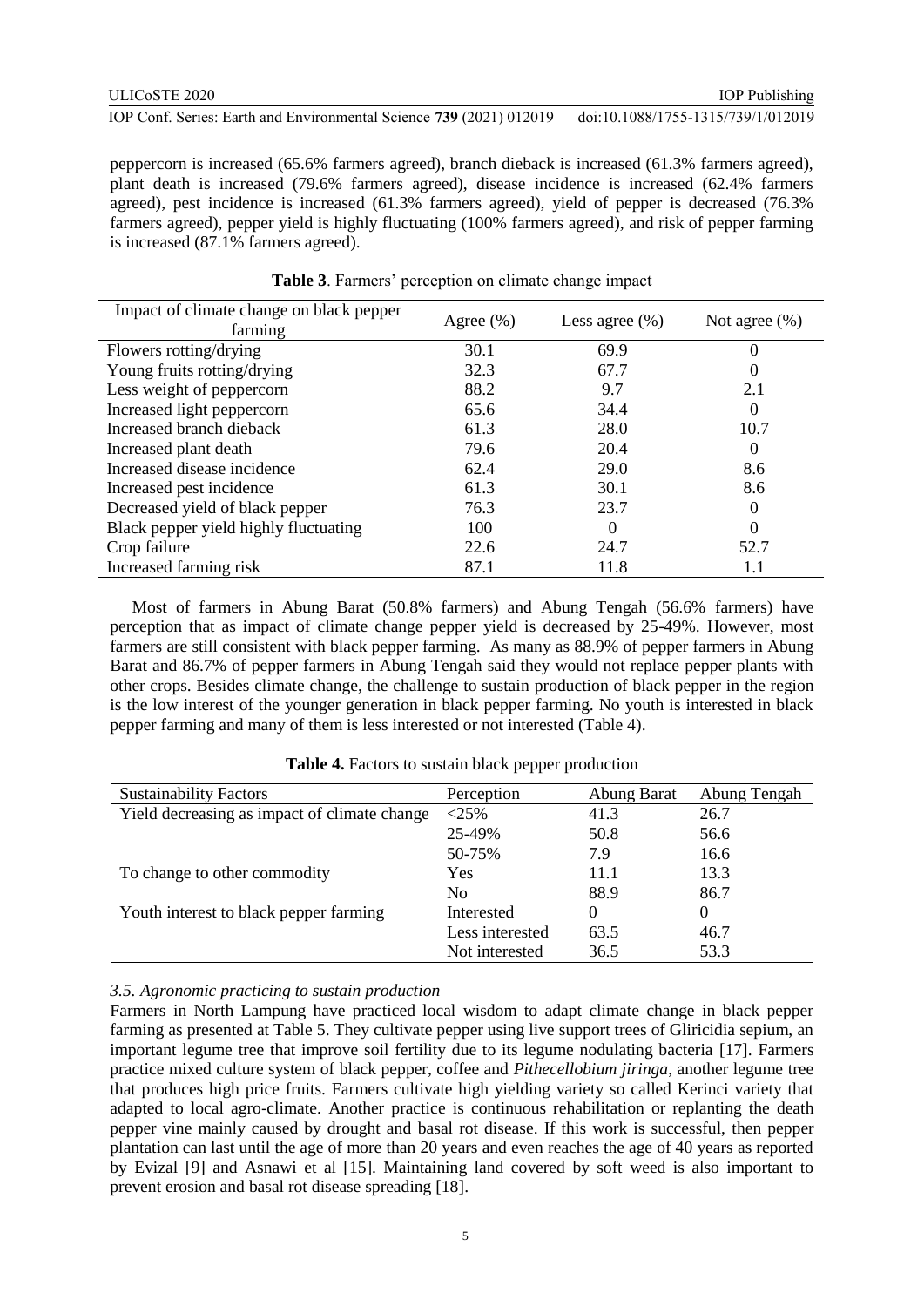| N <sub>o</sub> | Agronomic             | Abung Barat (% farmers)          | Abung Tengah (% farmers)          |
|----------------|-----------------------|----------------------------------|-----------------------------------|
|                | practicing to adapt   |                                  |                                   |
|                | climate change        |                                  |                                   |
| 1.             | Cropping system       | Mixed culture (95.7%),           | Mixed culture (96.7%),            |
|                |                       | monoculture (4.3%)               | monoculture (3.3%)                |
| 2.             | Intercrop for cash    | Robusta coffee (313.3 plant/ha), | Robusta coffee (424.7 plant/ha),  |
|                | crop diversification  | Pithecellobium jiringa (9.4      | Pithecellobium jiringa (10.2)     |
|                |                       | plant/ha)                        | plant/ha)                         |
| 3.             | Using live support    | Gliricidia sepium (100%), pruned | Gliricidia sepium (100%), pruned  |
|                | for pepper climbing   | 1 x per year                     | $1-2$ x per year                  |
| 4.             | Replant using 2-3     | Yes $(81\%, \text{No } (19\%)$   | Yes (100%)                        |
|                | pepper cuttings per   |                                  |                                   |
|                | support tree          |                                  |                                   |
| 5.             | High yielding variety | Var. Kerinci (100%)              | Var. Kerinci (100%)               |
|                | adapted to local      |                                  |                                   |
|                | agro-climate          |                                  |                                   |
| 6.             | Soil cover            | No hand weeding (84%), with      | No hand weeding (80%), with hand  |
|                | management            | hand weeding (16%). Spraying     | weeding (20%). Spraying herbicide |
|                |                       | herbicide 1-3x per year          | $1-3x$ per year                   |
| 7.             | Continuing            | Age of plantation 22.4 years     | Age of plantation 21.9 years      |
|                | rehabilitation or     |                                  |                                   |
|                | replanting            |                                  |                                   |

**Table 5.** Ethno-agronomy practicing to adapt climate change

### **4. Conclusions**

This study concluded that:

- (1) Sustainability of black pepper production in North Lampung faces challenges regarding declining of planting areal, low productivity, climate change, and low interest of the young generation in black pepper farming.
- (2) Farmers in the two sub-districts mostly agree that the current climate is different from the climate 10 years ago and they have perception that as impact of climate change pepper yield is decreased by 25-49%.
- (3) To sustain black pepper production and to adapt climate change, farmers are practicing mixed culture system of pepper-coffee-and other cash crops, using live support of legume tree, and continuing rehabilitation or replanting of black pepper plantation.

#### **References**

- [1] Directorate General of Estate Crops 2019 *Tree Crop Estate Statistics of Indonesia 2018 - 2020 Pepper* (Jakarta: Secretariate of Directorate General of Estates)
- [2] Evizal R and Prasmatiwi F E 2019 Agroteknologi perkebunan lada Lampung *Revitalisasi Lada Lampung Sebagai Komoditas Warisan* Eds H Sudarsono and Erwanto (Bandar Lampung Aura Publishing) pp 113–136
- [3] Evizal R 2013 Status fitofarmaka dan perkembangan agroteknologi cabe jawa *J. Agrotropika* **18** 34
- [4] Yudiyanto, Rizali A, Munif A, Setiadi D, and Qayim I 2014 Environmental factors affecting productivity of two indonesian varieties of black pepper (Piper nigrum l.) *Agrivita* **36** 278
- [5] Karmawati E, Ardana I K, Siswanto, and Soetopo D 2020 Factors effecting pepper production and quality in several production center *IOP Conf. Series: Earth and Environmental Science* **418** (2020) 012051
- [6] Sulok K M T, Ahmed O H, Khew C Y, and Zehnder J A M 2018 Introducing natural farming in black pepper (Piper nigrum L.) cultivation *Int. J. Agron.* **2018** 9312537
- [7] Krishnamurthy K S, Ankegowda S J, Srinivasan V, and Hamza S 2013 Influence of